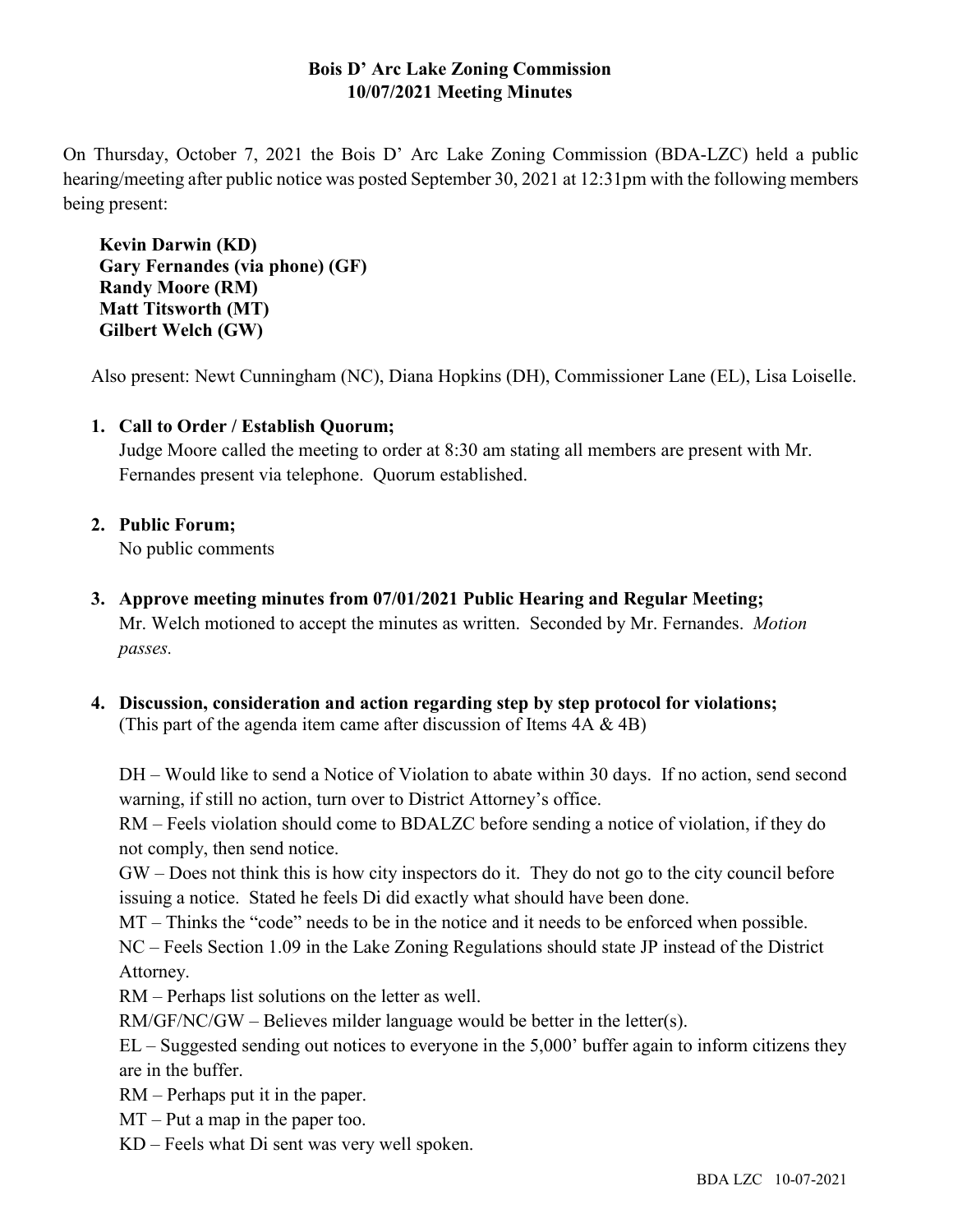### **Current issues:**

# **A. Commercial auto shop and residence built on one acre of property zoned agricultural, no permitting obtained and does not meet setbacks.**

 $DH - A$  3 bay auto shop has been built and is 10' away from the property line as well as a mobile home being moved in, no permitting, located on Agricultural land. Suggests a Special Exception be applied for. Owner is very nice and willing to come into compliance.

GW – No matter the situation, we must be fair and equitable across the board.

RM – What are our options? Perhaps the owner can purchase a small bit of property from his neighbor.

Mark, a friend of the owner came up to represent him. Mark stated the gentleman has been working on the property for seven years, beginning with hauling rock and such.

GW – If the slab was poured before Oct. 2018, he may be considered grandfathered in. If it was only a concept at the time, then he would not be grandfathered in.

RM – First we must decide what is grandfathered.

NC – There may be regulations for being grandfathered.

MT – Is this property part of the city's annexation?

 $DH - No.$ 

KD – Looking at the map, there doesn't seem to be any neighbors who would be bothered by this shop and home.

RM/GW – Need to find out if grandfathered or not and then go from there.

Newt Cunningham to research more on the legal definition of grandfathered in before the next meeting.

## **B. Residence built on property zoned agricultural with no permitting obtained and does not meet setbacks.**

DH – Sent email to owner in May. Owner came in and filed for a special exception.

RM – Can continue with special exception or purchase land from a neighbor to extend from 55' to 100' setback. Always give options.

Mr. Darwin motioned to set a public hearing regarding the Special Exception application on November 4, 2021 at 8:30 am. Seconded by Mr. Titsworth. *Motion passes.*

## **5. Discussion, consideration and action regarding masonry requirements in the Lake Zoning Regulations;**

DH – need to replace masonry requirements with "must meet International Building Code". RM – Send proposed changes before next meeting. Add "Changes/Amendments to Lake Zoning Regulations" to the next agenda.